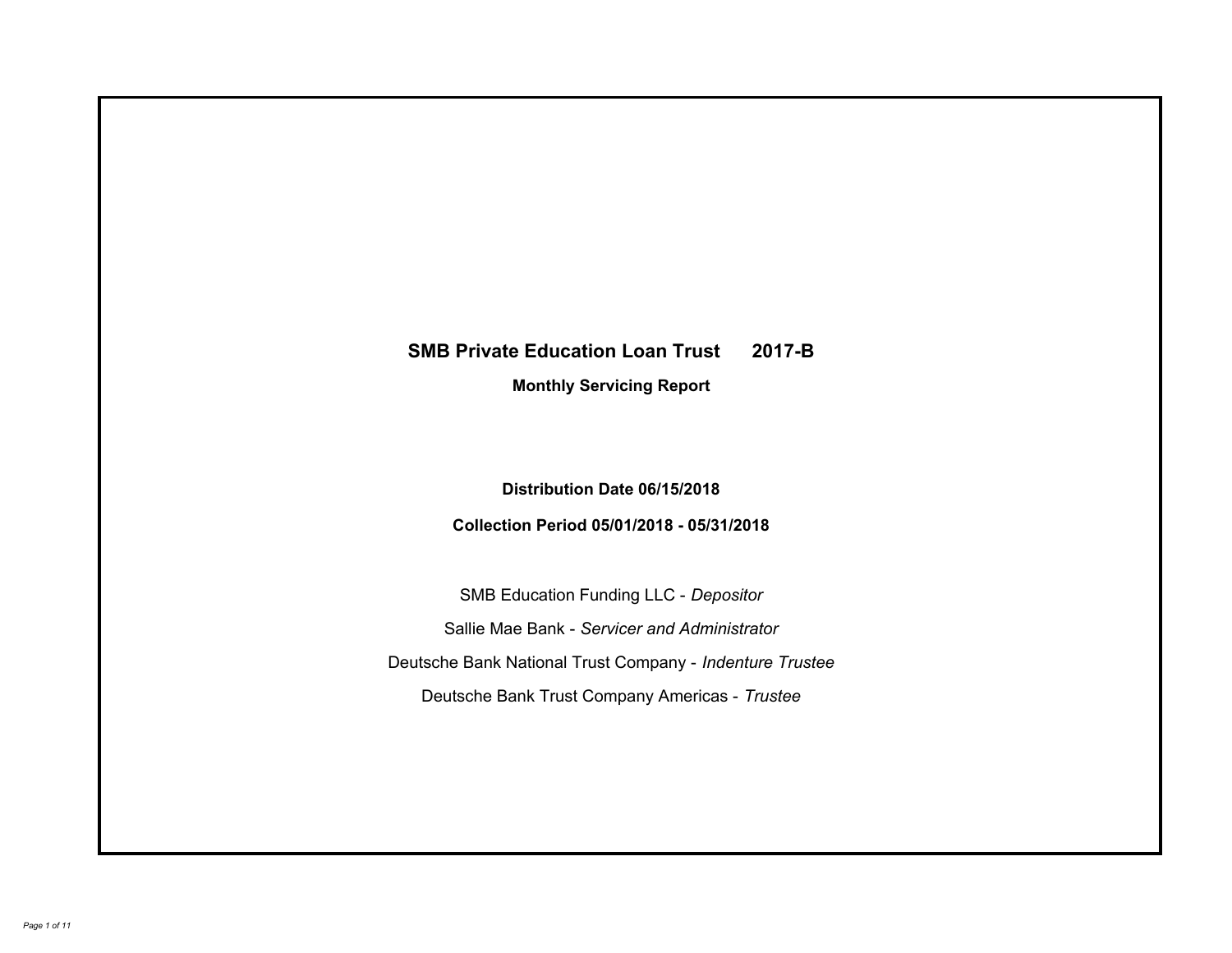| А           | <b>Student Loan Portfolio Characteristics</b>   |                   | <b>Settlement Date</b><br>11/08/2017 | 04/30/2018            | 05/31/2018            |
|-------------|-------------------------------------------------|-------------------|--------------------------------------|-----------------------|-----------------------|
|             | <b>Principal Balance</b>                        |                   | \$701,477,893.40                     | \$667,577,433.30      | \$659,741,192.72      |
|             | Interest to be Capitalized Balance              |                   | 46,726,543.99                        | 44,361,096.23         | 45,708,053.68         |
|             | Pool Balance                                    |                   | \$748,204,437.39                     | \$711,938,529.53      | \$705,449,246.40      |
|             | Weighted Average Coupon (WAC)                   |                   |                                      |                       |                       |
|             | WAC1 (Contractual Interest Rate on the Loan)    |                   | 8.97%                                | 9.54%                 | 9.52%                 |
|             | WAC2 (Average of Applicable Interest Rate)      |                   | 8.94%                                | 9.49%                 | 9.48%                 |
|             | WAC3 (Average of Actual Interest Rate)          |                   | 8.86%                                | 9.41%                 | 9.39%                 |
|             | Weighted Average Remaining Term                 |                   | 135.09                               | 132.27                | 131.91                |
|             | Number of Loans                                 |                   | 66,252                               | 63,062                | 62,447                |
|             | Number of Borrowers<br>Pool Factor              |                   | 63,554                               | 60,516<br>0.951529414 | 59,934<br>0.942856272 |
|             | Since Issued Total Constant Prepayment Rate (1) |                   |                                      | 9.16%                 | 9.21%                 |
|             |                                                 |                   |                                      |                       |                       |
| B           | <b>Debt Securities</b>                          | Cusip/Isin        | 05/15/2018                           |                       | 06/15/2018            |
|             | A1                                              | 83189DAA8         | \$157,356,431.72                     |                       | \$147,817,229.98      |
|             | A <sub>2</sub> A                                | 83189DAB6         | \$268,000,000.00                     |                       | \$268,000,000.00      |
|             | A2B                                             | 83189DAC4         | \$132,000,000.00                     |                       | \$132,000,000.00      |
|             | B                                               | 83189DAD2         | \$50,000,000.00                      |                       | \$50,000,000.00       |
|             |                                                 |                   |                                      |                       |                       |
| $\mathsf C$ | <b>Certificates</b>                             | <b>Cusip/Isin</b> | 05/15/2018                           |                       | 06/15/2018            |
|             | Residual                                        | 83189D100         | \$100,000.00                         |                       | \$100,000.00          |
|             |                                                 |                   |                                      |                       |                       |
| D           | <b>Account Balances</b>                         |                   | 05/15/2018                           |                       | 06/15/2018            |
|             | Reserve Account Balance                         |                   | \$1,891,480.00                       |                       | \$1,891,480.00        |
|             |                                                 |                   |                                      |                       |                       |
| E           | <b>Asset / Liability</b>                        |                   | 05/15/2018                           |                       | 06/15/2018            |
|             | Overcollateralization Percentage                |                   | 14.69%                               |                       | 15.26%                |
|             | Specified Overcollateralization Amount          |                   | \$213,581,558.86                     |                       | \$211,634,773.92      |
|             | Actual Overcollateralization Amount             |                   | \$104,582,097.81                     |                       | \$107,632,016.42      |

(1) For additional information, see 'Since Issued CPR Methodology' found on page 11 of this report.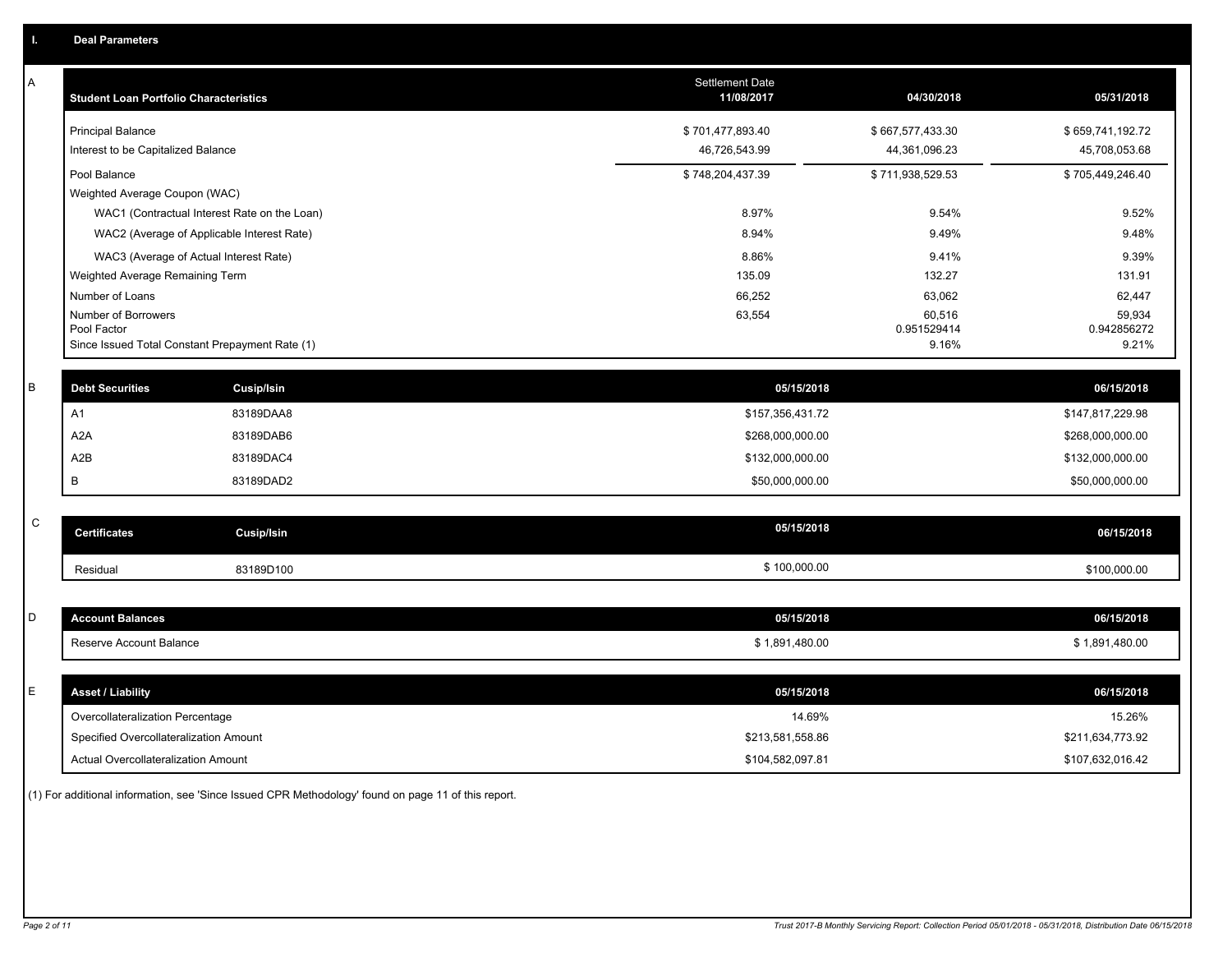### **II. 2017-B Trust Activity 05/01/2018 through 05/31/2018**

| Α | <b>Student Loan Principal Receipts</b>                           |                 |
|---|------------------------------------------------------------------|-----------------|
|   | <b>Borrower Principal</b>                                        | 8,288,243.26    |
|   | <b>Consolidation Activity Principal</b>                          | 0.00            |
|   | Seller Principal Reimbursement                                   | 0.00            |
|   | Servicer Principal Reimbursement                                 | 0.00            |
|   | Delinquent Principal Purchases by Servicer                       | 0.00            |
|   | <b>Other Principal Deposits</b>                                  | 22,271.27       |
|   | <b>Total Principal Receipts</b>                                  | \$8,310,514.53  |
| B | <b>Student Loan Interest Receipts</b>                            |                 |
|   | <b>Borrower Interest</b>                                         | 2,990,038.70    |
|   | <b>Consolidation Activity Interest</b>                           | 0.00            |
|   | Seller Interest Reimbursement                                    | 0.00            |
|   | Servicer Interest Reimbursement                                  | 0.00            |
|   | Delinquent Interest Purchases by Servicer                        | 0.00            |
|   | <b>Other Interest Deposits</b>                                   | 368.53          |
|   | <b>Total Interest Receipts</b>                                   | \$2,990,407.23  |
| C | <b>Recoveries on Realized Losses</b>                             | \$50,466.54     |
| D | <b>Investment Income</b>                                         | \$16,752.45     |
| Ε | <b>Funds Borrowed from Next Collection Period</b>                | \$0.00          |
| F | <b>Funds Repaid from Prior Collection Period</b>                 | \$0.00          |
| G | Loan Sale or Purchase Proceeds                                   | \$0.00          |
| н | Initial Deposits to Distribution Account                         | \$0.00          |
|   | <b>Excess Transferred from Other Accounts</b>                    | \$0.00          |
| J | <b>Borrower Benefit Reimbursements</b>                           | \$0.00          |
| Κ | <b>Other Deposits</b>                                            | \$0.00          |
| L | <b>Other Fees Collected</b>                                      | \$0.00          |
| M | <b>AVAILABLE FUNDS</b>                                           | \$11,368,140.75 |
| N | Non-Cash Principal Activity During Collection Period             | \$474,273.95    |
| O | Aggregate Purchased Amounts by the Depositor, Servicer or Seller | \$22,639.80     |
| P | Aggregate Loan Substitutions                                     | \$0.00          |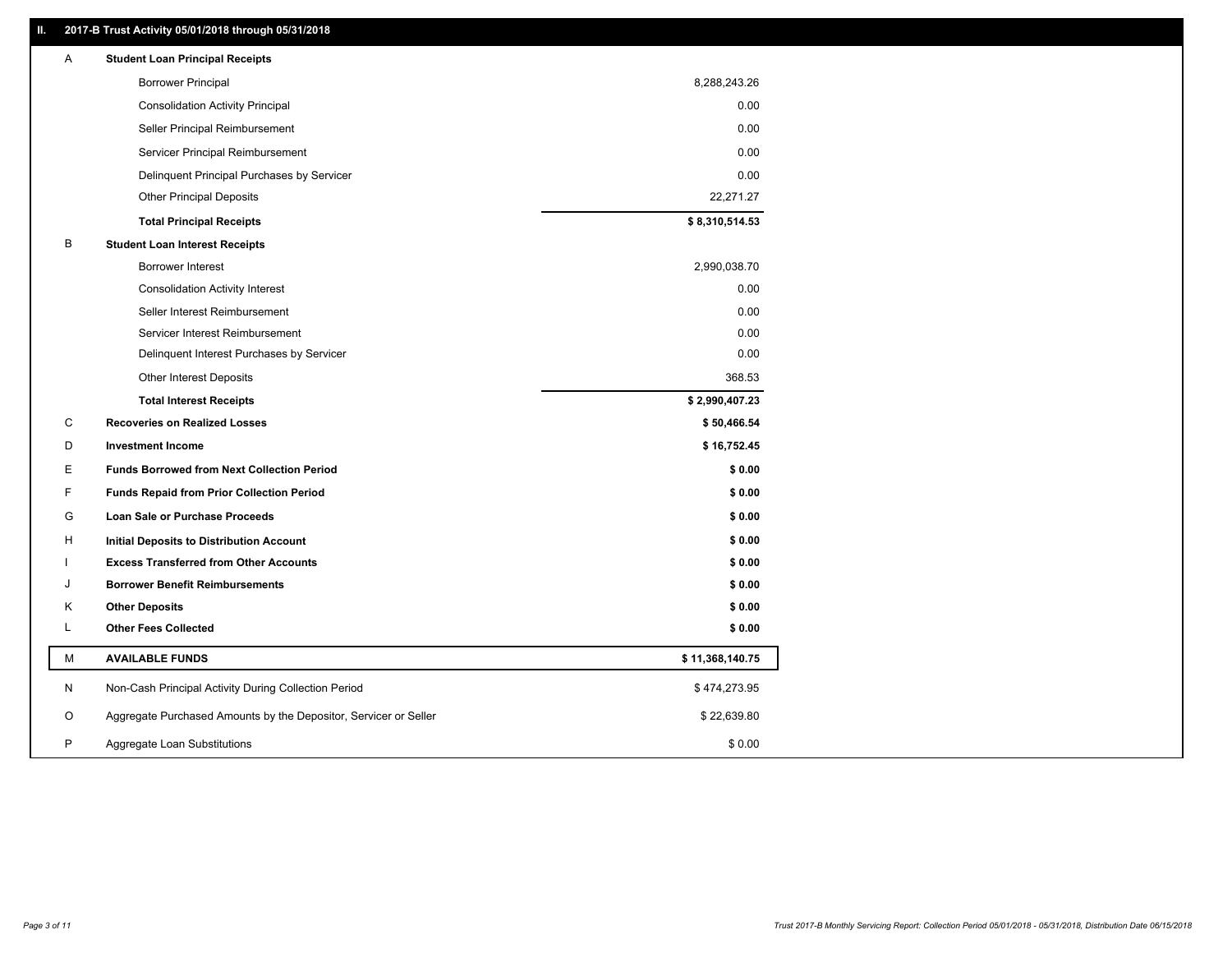|                   |                       |                          |         |                                                           | <b>Loans by Repayment Status</b> |                            |                          |         |                                                                  |                |                            |
|-------------------|-----------------------|--------------------------|---------|-----------------------------------------------------------|----------------------------------|----------------------------|--------------------------|---------|------------------------------------------------------------------|----------------|----------------------------|
|                   |                       |                          |         | 05/31/2018                                                |                                  |                            |                          |         | 04/30/2018                                                       |                |                            |
|                   |                       | <b>Wtd Avg</b><br>Coupon | # Loans | Principal and<br><b>Interest Accrued</b><br>to Capitalize | % of Principal                   | % of Loans in<br>Repay (1) | <b>Wtd Avg</b><br>Coupon | # Loans | <b>Principal and</b><br><b>Interest Accrued</b><br>to Capitalize | % of Principal | % of Loans in<br>Repay (1) |
| INTERIM:          | IN SCHOOL             | 10.19%                   | 11,172  | \$135,669,715.77                                          | 19.232%                          | $-$ %                      | 10.13%                   | 12,965  | \$155,971,296.26                                                 | 21.908%        | $-$ %                      |
|                   | GRACE                 | 9.96%                    | 4,182   | \$47,738,144.56                                           | 6.767%                           | $-$ %                      | 10.07%                   | 2,541   | \$27,866,948.63                                                  | 3.914%         | $-$ %                      |
|                   | <b>DEFERMENT</b>      | 10.20%                   | 2,083   | \$23,245,847.22                                           | 3.295%                           | $-$ %                      | 10.20%                   | 2,205   | \$24,299,556.41                                                  | 3.413%         | $-$ %                      |
| <b>REPAYMENT:</b> | <b>CURRENT</b>        | 9.05%                    | 42,889  | \$470,827,541.23                                          | 66.742%                          | 94.393%                    | 9.07%                    | 43,047  | \$473,552,866.66                                                 | 66.516%        | 93.996%                    |
|                   | 31-60 DAYS DELINQUENT | 10.35%                   | 493     | \$5,820,514.95                                            | 0.825%                           | 1.167%                     | 10.36%                   | 506     | \$5,998,632.69                                                   | 0.843%         | 1.191%                     |
|                   | 61-90 DAYS DELINQUENT | 10.73%                   | 201     | \$2,326,207.35                                            | 0.330%                           | 0.466%                     | 10.79%                   | 217     | \$2,641,380.64                                                   | 0.371%         | 0.524%                     |
|                   | > 90 DAYS DELINQUENT  | 10.73%                   | 91      | \$1,043,863.60                                            | 0.148%                           | 0.209%                     | 10.61%                   | 115     | \$1,209,977.42                                                   | 0.170%         | 0.240%                     |
|                   | <b>FORBEARANCE</b>    | 9.32%                    | 1,336   | \$18,777,411.72                                           | 2.662%                           | 3.765%                     | 9.30%                    | 1,466   | \$20,397,870.82                                                  | 2.865%         | 4.049%                     |
| <b>TOTAL</b>      |                       |                          | 62,447  | \$705,449,246.40                                          | 100.00%                          | 100.00%                    |                          | 63,062  | \$711,938,529.53                                                 | 100.00%        | 100.00%                    |

Percentages may not total 100% due to rounding \*

1 Loans classified in "Repayment" include any loan for which interim interest only, \$25 fixed payments or full principal and interest payments are due.

|                         |                                                                                                                            |                          |         |                                                           | <b>Loans by Borrower Status</b> |                                |                          |         |                                                                  |                |                                |
|-------------------------|----------------------------------------------------------------------------------------------------------------------------|--------------------------|---------|-----------------------------------------------------------|---------------------------------|--------------------------------|--------------------------|---------|------------------------------------------------------------------|----------------|--------------------------------|
|                         |                                                                                                                            |                          |         | 05/31/2018                                                |                                 |                                |                          |         | 04/30/2018                                                       |                |                                |
|                         |                                                                                                                            | <b>Wtd Avg</b><br>Coupon | # Loans | Principal and<br><b>Interest Accrued</b><br>to Capitalize | % of Principal                  | % of Loans in<br>P&I Repay (2) | <b>Wtd Avg</b><br>Coupon | # Loans | <b>Principal and</b><br><b>Interest Accrued</b><br>to Capitalize | % of Principal | % of Loans in<br>P&I Repay (2) |
| INTERIM:                | IN SCHOOL                                                                                                                  | 9.64%                    | 22,394  | \$281,370,942.40                                          | 39.885%                         | $-$ %                          | 9.59%                    | 25,798  | \$322,778,970.57                                                 | 45.338%        | $-$ %                          |
|                         | <b>GRACE</b>                                                                                                               | 9.47%                    | 7,877   | \$94,314,494.41                                           | 13.369%                         | $-$ %                          | 9.57%                    | 4,818   | \$56,055,689.14                                                  | 7.874%         | $-$ %                          |
|                         | <b>DEFERMENT</b>                                                                                                           | 9.77%                    | 3,706   | \$41,341,588.79                                           | 5.860%                          | $-$ %                          | 9.77%                    | 3,934   | \$43,300,999.65                                                  | 6.082%         | $-$ %                          |
| P&I REPAYMENT:          | <b>CURRENT</b>                                                                                                             | 9.02%                    | 26,430  | \$261,550,263.68                                          | 37.076%                         | 90.683%                        | 9.06%                    | 26,305  | \$260,724,884.42                                                 | 36.622%        | 89.966%                        |
|                         | 31-60 DAYS DELINQUENT                                                                                                      | 10.30%                   | 433     | \$4,979,128.75                                            | 0.706%                          | 1.726%                         | 10.43%                   | 433     | \$5,052,831.22                                                   | 0.710%         | 1.744%                         |
|                         | 61-90 DAYS DELINQUENT                                                                                                      | 10.78%                   | 185     | \$2,112,934.81                                            | 0.300%                          | 0.733%                         | 10.85%                   | 199     | \$2,459,869.72                                                   | 0.346%         | 0.849%                         |
|                         | > 90 DAYS DELINQUENT                                                                                                       | 10.79%                   | 86      | \$1,002,481.84                                            | 0.142%                          | 0.348%                         | 10.63%                   | 108     | \$1,158,560.80                                                   | 0.163%         | 0.400%                         |
|                         | FORBEARANCE                                                                                                                | 9.32%                    | 1,336   | \$18,777,411.72                                           | 2.662%                          | 6.510%                         | 9.30%                    | 1,467   | \$20,406,724.01                                                  | 2.866%         | 7.042%                         |
| <b>TOTAL</b><br>$\star$ | Percentages may not total 100% due to rounding                                                                             |                          | 62,447  | \$705,449,246.40                                          | 100.00%                         | 100.00%                        |                          | 63,062  | \$711,938,529.53                                                 | 100.00%        | 100.00%                        |
| $\overline{2}$          | Loans classified in "P&I Repayment" includes only those loans for which scheduled principal and interest payments are due. |                          |         |                                                           |                                 |                                |                          |         |                                                                  |                |                                |

WAC reflects WAC3 To conform with company standard reporting these sections now include Princial and Interest Accrued to Capitalize.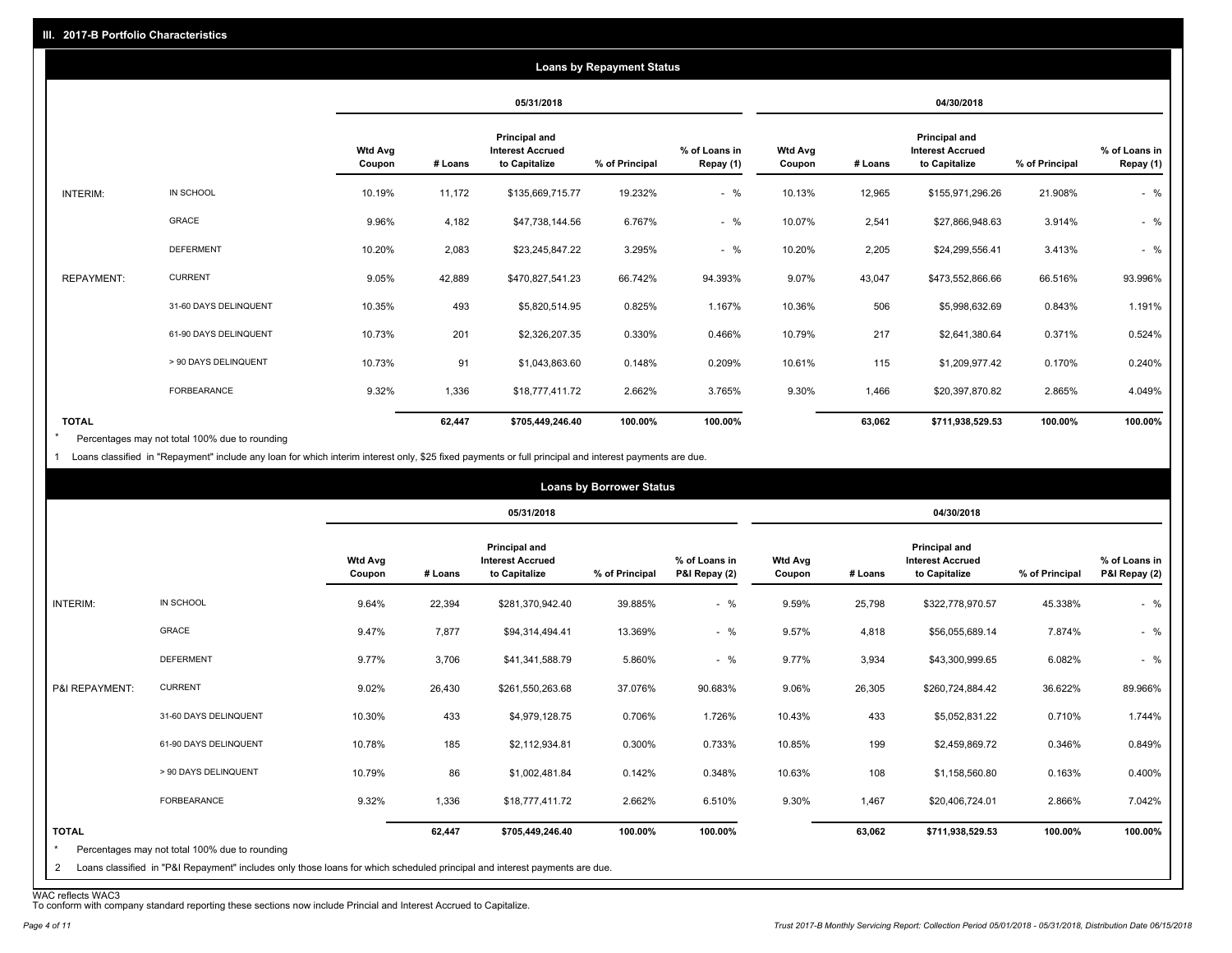|                                                                                                  | 5/31/2018        | 4/30/2018        |  |
|--------------------------------------------------------------------------------------------------|------------------|------------------|--|
| Pool Balance                                                                                     | \$705,449,246.40 | \$711,938,529.53 |  |
| Total # Loans                                                                                    | 62,447           | 63,062           |  |
| Total # Borrowers                                                                                | 59,934           | 60,516           |  |
| Weighted Average Coupon                                                                          | 9.48%            | 9.49%            |  |
| Weighted Average Remaining Term                                                                  | 131.91           | 132.27           |  |
| Percent of Pool - Cosigned                                                                       | 92.0%            | 92.0%            |  |
| Percent of Pool - Non Cosigned                                                                   | 8.0%             | 8.0%             |  |
| Borrower Interest Accrued for Period                                                             | \$5,251,750.48   | \$5,110,555.74   |  |
| Outstanding Borrower Interest Accrued                                                            | \$48,787,876.75  | \$47,408,579.97  |  |
| Gross Principal Realized Loss - Periodic *                                                       | \$359,582.18     | \$598,007.09     |  |
| Gross Principal Realized Loss - Cumulative *                                                     | \$2,164,800.97   | \$1,805,218.79   |  |
| Recoveries on Realized Losses - Periodic                                                         | \$50,466.54      | \$22,786.73      |  |
| Recoveries on Realized Losses - Cumulative                                                       | \$154,292.38     | \$103,825.84     |  |
| Net Losses - Periodic                                                                            | \$309,115.64     | \$575,220.36     |  |
| Net Losses - Cumulative                                                                          | \$2,010,508.59   | \$1,701,392.95   |  |
| Non-Cash Principal Activity - Capitalized Interest                                               | \$833,046.27     | \$725,405.45     |  |
| Since Issued Total Constant Prepayment Rate (CPR) (1)                                            | 9.21%            | 9.16%            |  |
| <b>Loan Substitutions</b>                                                                        | \$0.00           | \$0.00           |  |
| <b>Cumulative Loan Substitutions</b>                                                             | \$0.00           | \$0.00           |  |
| <b>Unpaid Servicing Fees</b>                                                                     | \$0.00           | \$0.00           |  |
| <b>Unpaid Administration Fees</b>                                                                | \$0.00           | \$0.00           |  |
| <b>Unpaid Carryover Servicing Fees</b>                                                           | \$0.00           | \$0.00           |  |
| Note Interest Shortfall                                                                          | \$0.00           | \$0.00           |  |
| Loans in Modification                                                                            | \$8,404,836.53   | \$6,649,371.53   |  |
| % of Loans in Modification as a % of Loans in Repayment (P&I)                                    | 3.12%            | 2.47%            |  |
|                                                                                                  |                  |                  |  |
| % Annualized Gross Principal Realized Loss - Periodic as a %<br>of Loans in Repayment (P&I) * 12 | 1.60%            | 2.66%            |  |
| % Gross Principal Realized Loss - Cumulative as a % of                                           |                  |                  |  |
| Original Pool Balance                                                                            | 0.29%            | 0.24%            |  |
|                                                                                                  |                  |                  |  |

\* In accordance with the Servicer's current policies and procedures, after September 1, 2017 loans subject to bankruptcy claims generally will not be reported as a charged-off unless and until they are delinquent for 120 d

(1) For additional information, see 'Since Issued CPR Methodology' found on page 11 of this report.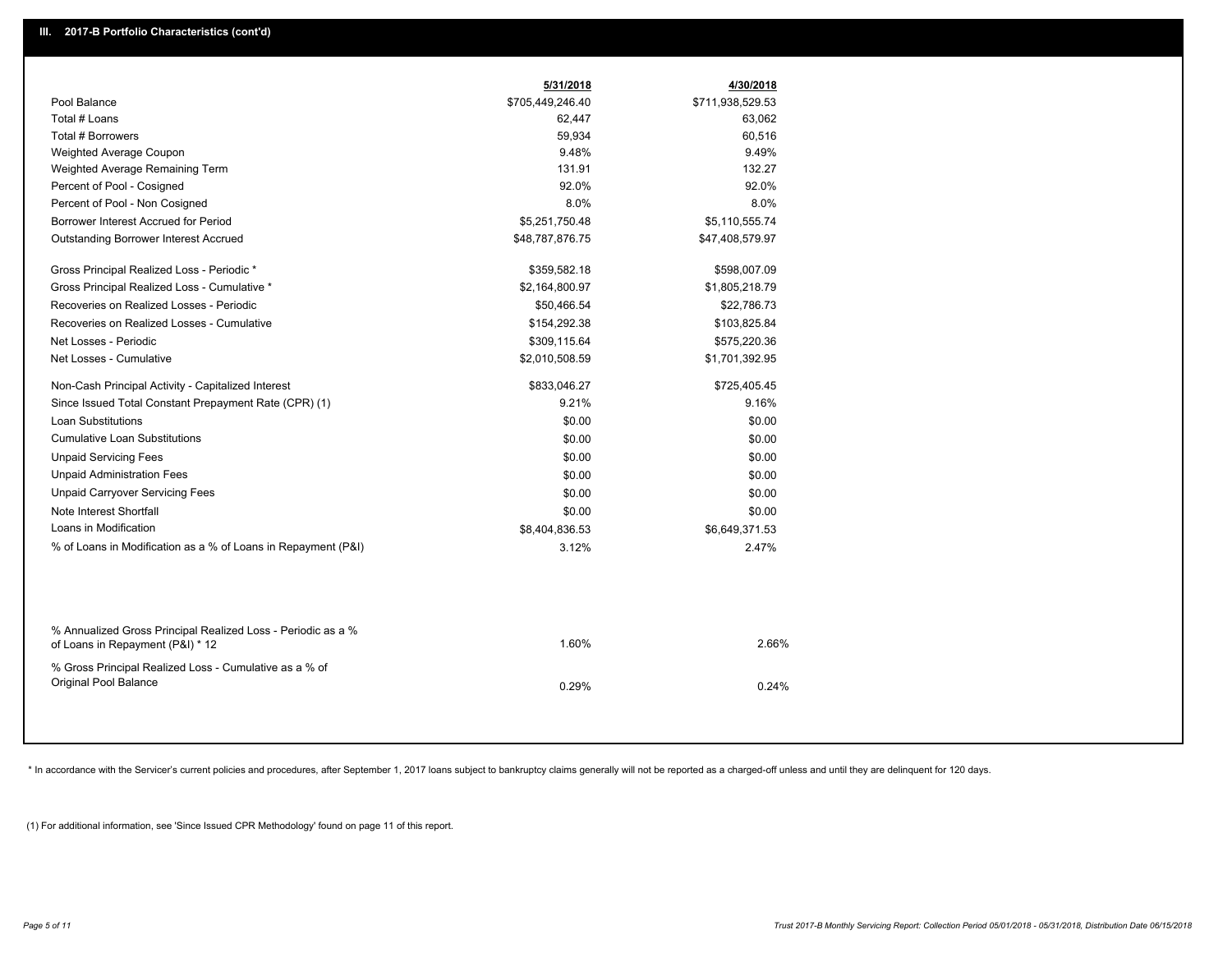#### **Loan Program**  A

|                                    | Weighted<br><b>Average Coupon</b> | # LOANS | <b>S AMOUNT</b>  | $%$ *    |
|------------------------------------|-----------------------------------|---------|------------------|----------|
| - Smart Option Interest-Only Loans | 8.27%                             | 14,999  | \$142,609,982.86 | 20.215%  |
| - Smart Option Fixed Pay Loans     | 9.43%                             | 15.634  | \$216,035,152.18 | 30.624%  |
| - Smart Option Deferred Loans      | 9.84%                             | 31.814  | \$346,804,111.36 | 49.161%  |
| - Other Loan Programs              | $0.00\%$                          | 0       | \$0.00           | 0.000%   |
| Total                              | $9.39\%$                          | 62,447  | \$705,449,246.40 | 100.000% |

\* Percentages may not total 100% due to rounding

B

C

**Index Type**

|                       | Weighted<br><b>Average Coupon</b> | # LOANS  | <b>\$ AMOUNT</b> | $%$ *     |
|-----------------------|-----------------------------------|----------|------------------|-----------|
| - Fixed Rate Loans    | 9.27%                             | 12.154   | \$147,480,283.62 | 20.906%   |
| - LIBOR Indexed Loans | 9.43%                             | 50,293   | \$557,968,962.78 | 79.094%   |
| - Other Index Rates   | $0.00\%$                          | $\Omega$ | \$0.00           | $0.000\%$ |
| <b>Total</b>          | 9.39%                             | 62,447   | \$705,449,246.40 | 100.000%  |

\* Percentages may not total 100% due to rounding

### **Weighted Average Recent FICO**

| (2)<br>Wtd Avg Recent FICO Band | # LOANS | <b>\$ AMOUNT</b> | $%$ *    |
|---------------------------------|---------|------------------|----------|
| $0 - 639$                       | 3,381   | \$33,275,805.88  | 4.717%   |
| 640 - 669                       | 3,745   | \$38,906,344.76  | 5.515%   |
| 670 - 699                       | 7,407   | \$81,311,820.49  | 11.526%  |
| 700 - 739                       | 14,678  | \$167,081,638.51 | 23.684%  |
| $740 +$                         | 33,224  | \$384,699,858.06 | 54.533%  |
| N/A(1)                          | 12      | \$173,778.70     | 0.025%   |
| <b>Total</b>                    | 62,447  | \$705,449,246.40 | 100.000% |
|                                 |         |                  |          |

WAC reflects WAC3

To conform with company standard reporting these sections now include Princial and Interest Accrued to Capitalize.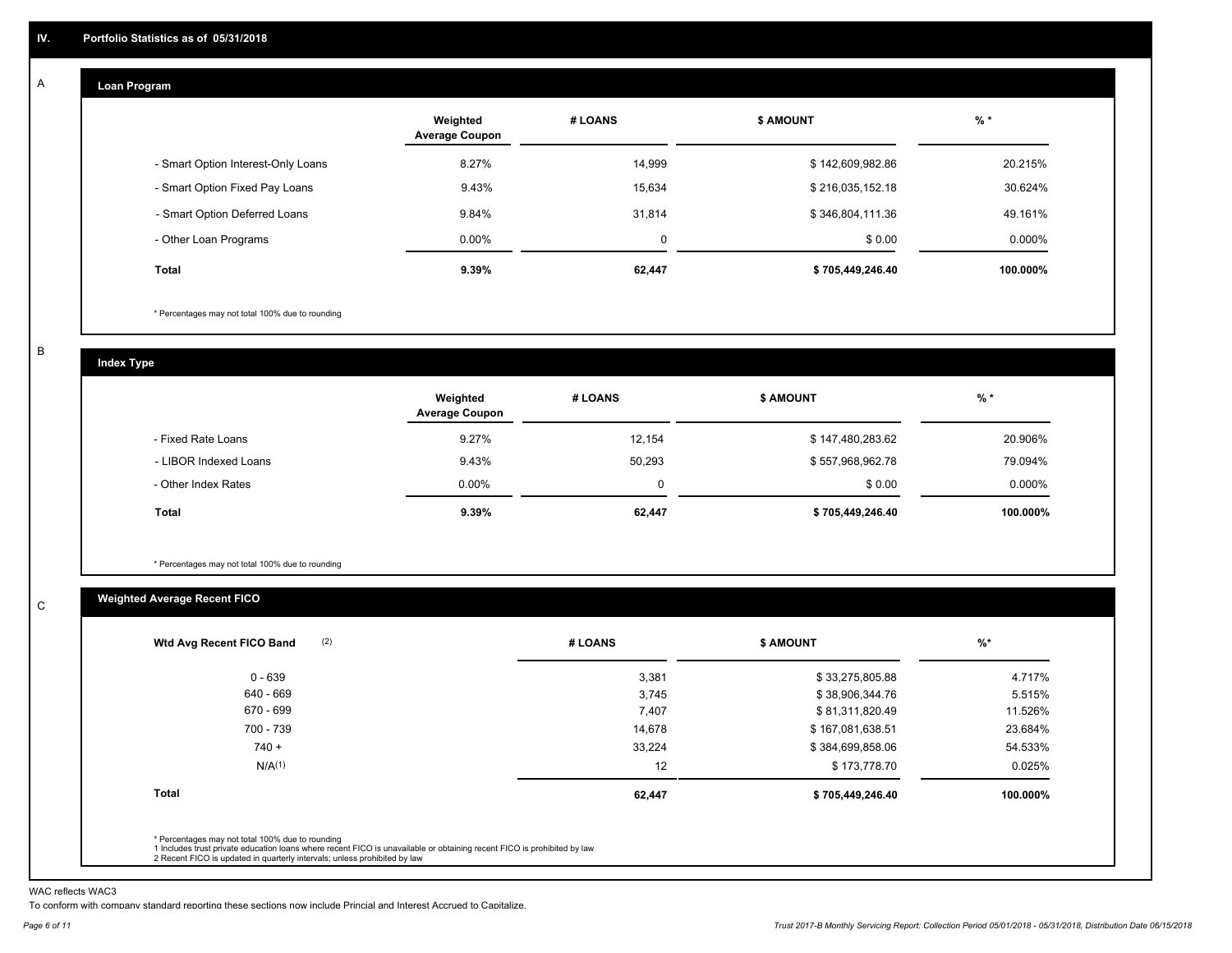| А. | <b>Reserve Account</b>                                                               |                  |  |
|----|--------------------------------------------------------------------------------------|------------------|--|
|    | Specified Reserve Account Balance                                                    | \$1,891,480.00   |  |
|    | Actual Reserve Account Balance                                                       | \$1,891,480.00   |  |
| В. | <b>Principal Distribution Amount</b>                                                 |                  |  |
|    | Class A Notes Outstanding<br>i.                                                      | \$557,356,431.72 |  |
|    | Pool Balance<br>ii.                                                                  | \$705,449,246.40 |  |
|    | First Priority Principal Distribution Amount (i - ii)<br>iii.                        | \$0.00           |  |
|    | Class A and B Notes Outstanding<br>iv.                                               | \$607,356,431.72 |  |
|    | First Priority Principal Distribution Amount<br>۷.                                   | \$0.00           |  |
|    | Pool Balance<br>vi.                                                                  | \$705,449,246.40 |  |
|    | Specified Overcollateralization Amount<br>VII.                                       | \$211,634,773.92 |  |
|    | Regular Principal Distribution Amount (if (iv > 0, (iv - v) - (vi - vii))<br>viii.   | \$113,541,959.24 |  |
|    | Pool Balance<br>ix.                                                                  | \$705,449,246.40 |  |
|    | 10% of Initial Pool Balance<br>х.                                                    | \$74,820,443.74  |  |
|    | First Priority Principal Distribution Amount<br>xi.                                  | \$0.00           |  |
|    | Regular Principal Distribution Amount<br>xii.                                        | \$113,541,959.24 |  |
|    | Available Funds (after payment of waterfall items A through I)<br>xiii.              | \$0.00           |  |
|    | xiv. Additional Principal Distribution Amount (if(vi <= x,min(xiii, vi - xi - xii))) | \$0.00           |  |
| C. | R-2 Certificate                                                                      |                  |  |
|    | Previous Notional Balance                                                            | \$45,942,940.00  |  |
|    | Shortfall of Principal<br>Shortfall of Interest                                      | \$0.00<br>\$0.00 |  |
|    | <b>Current Notional Balance</b>                                                      | \$45,942,940.00  |  |
|    | Excess Distribution Allocated (1)                                                    | \$0.00           |  |
| D. | R-3 Certificate                                                                      |                  |  |
|    | <b>Previous Notional Balance</b>                                                     | \$36,024,377.21  |  |
|    | Remaining Principal Collections (2)                                                  | \$0.00           |  |
|    | <b>Current Notional Balance</b>                                                      | \$35,664,795.03  |  |

amount will be zero

2. Payments will be made after the principal balance of each class of notes has been reduced to zero and the pool balance is less than or equal to the principal balance of the R-3 Certificate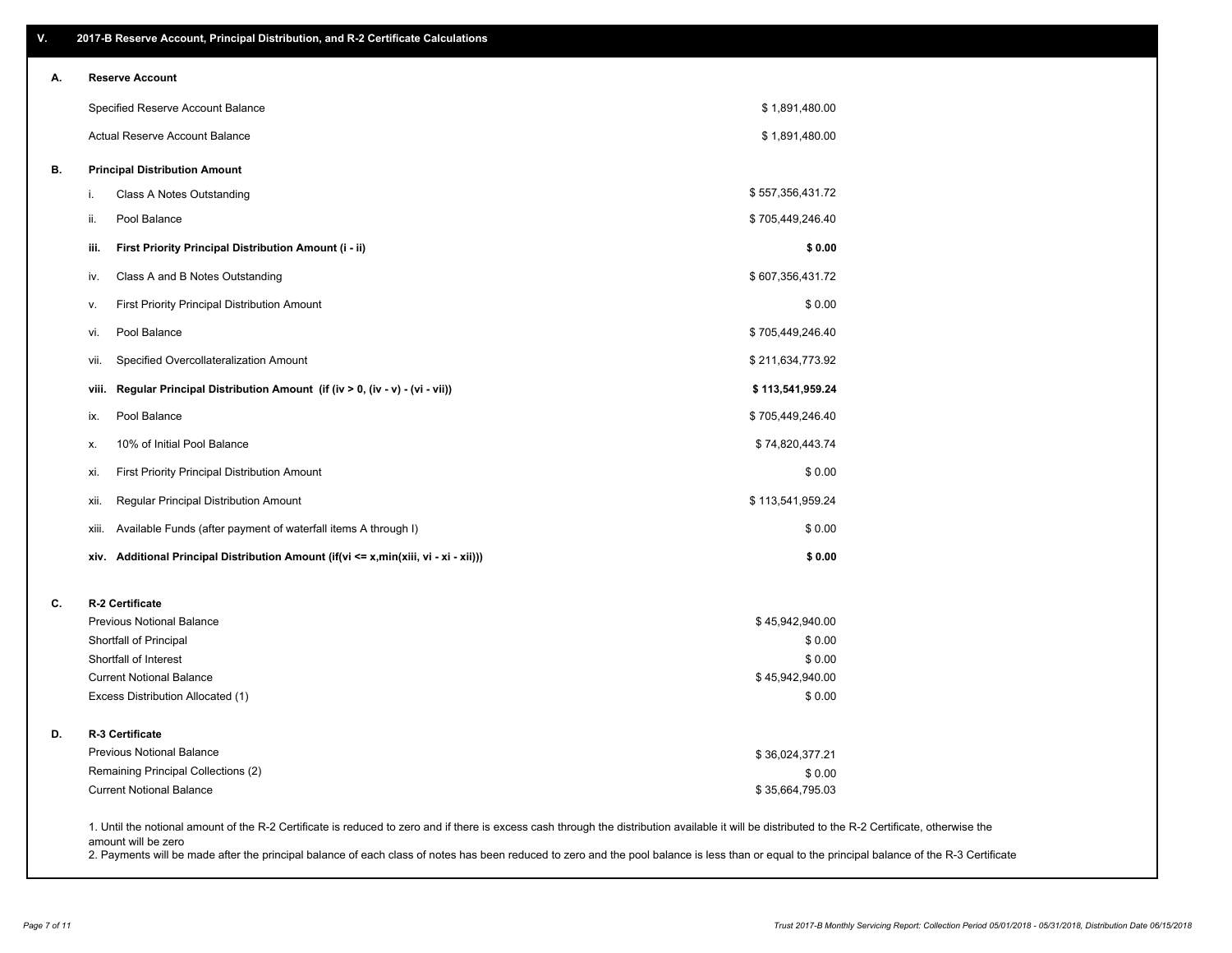|    |                                                         | Paid           | <b>Funds Balance</b> |
|----|---------------------------------------------------------|----------------|----------------------|
|    | <b>Total Available Funds</b>                            |                | \$11,368,140.75      |
| A  | <b>Trustee Fees</b>                                     | \$0.00         | \$11,368,140.75      |
| B  | <b>Servicing Fees</b>                                   | \$445,056.10   | \$10,923,084.65      |
| C  | i. Administration Fees                                  | \$8,333.00     | \$10,914,751.65      |
|    | ii. Unreimbursed Administrator Advances plus any Unpaid | \$0.00         | \$10,914,751.65      |
| D  | Class A Noteholders Interest Distribution Amount        | \$1,229,716.58 | \$9,685,035.07       |
| Е  | <b>First Priority Principal Payment</b>                 | \$0.00         | \$9,685,035.07       |
| F. | Class B Noteholders Interest Distribution Amount        | \$145,833.33   | \$9,539,201.74       |
| G  | Reinstatement Reserve Account                           | \$0.00         | \$9,539,201.74       |
| H  | <b>Regular Principal Distribution</b>                   | \$9,539,201.74 | \$0.00               |
|    | <b>Carryover Servicing Fees</b>                         | \$0.00         | \$0.00               |
| J  | Additional Principal Distribution Amount                | \$0.00         | \$0.00               |
| K  | <b>Unpaid Expenses of Trustee</b>                       | \$0.00         | \$0.00               |
|    | Unpaid Expenses of Administrator                        | \$0.00         | \$0.00               |
| M  | i. Remaining Funds to the R-1 Certificateholder(s)      | \$0.00         | \$0.00               |
|    | ii. Remaining Funds to the R-2 Certificateholder(s)     | \$0.00         | \$0.00               |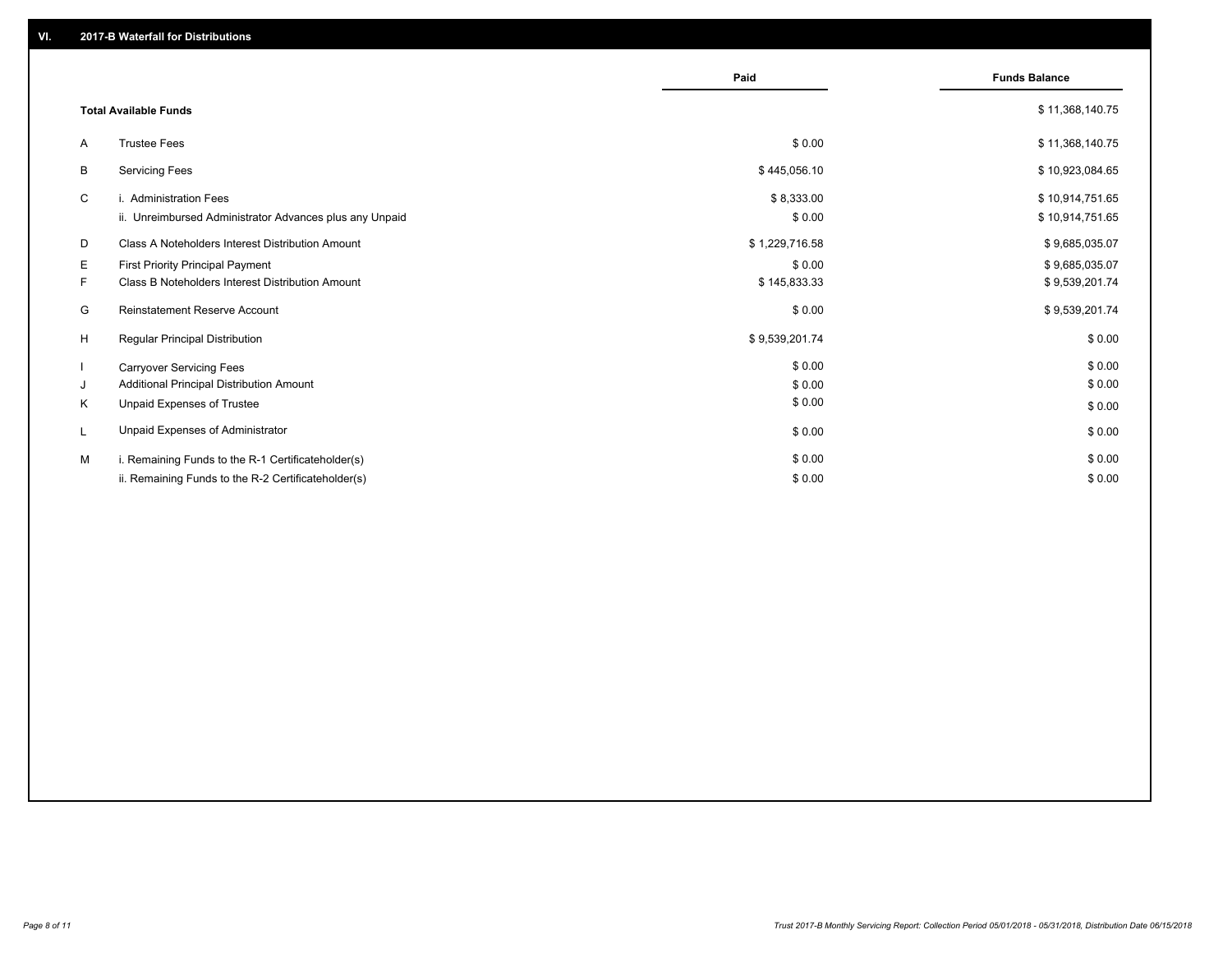| <b>Distribution Amounts</b>                                |                         |                         |                         |
|------------------------------------------------------------|-------------------------|-------------------------|-------------------------|
|                                                            | <b>A1</b>               | A <sub>2</sub> A        | A <sub>2</sub> B        |
| Cusip/Isin                                                 | 83189DAA8               | 83189DAB6               | 83189DAC4               |
| <b>Beginning Balance</b>                                   | \$157,356,431.72        | \$268,000,000.00        | \$132,000,000.00        |
| Index                                                      | <b>LIBOR</b>            | <b>FIXED</b>            | <b>LIBOR</b>            |
| Spread/Fixed Rate                                          | 0.27%                   | 2.82%                   | 0.75%                   |
| Record Date (Days Prior to Distribution)                   | 1 NEW YORK BUSINESS DAY | 1 NEW YORK BUSINESS DAY | 1 NEW YORK BUSINESS DAY |
| <b>Accrual Period Begin</b>                                | 5/15/2018               | 5/15/2018               | 5/15/2018               |
| <b>Accrual Period End</b>                                  | 6/15/2018               | 6/15/2018               | 6/15/2018               |
| Daycount Fraction                                          | 0.08611111              | 0.08333333              | 0.08611111              |
| Interest Rate*                                             | 2.18871%                | 2.82000%                | 2.66871%                |
| <b>Accrued Interest Factor</b>                             | 0.001884723             | 0.002350000             | 0.002298056             |
| <b>Current Interest Due</b>                                | \$296,573.21            | \$629,800.00            | \$303,343.37            |
| Interest Shortfall from Prior Period Plus Accrued Interest | $\mathsf{\$}$ -         | $\mathsf{\$}$ -         | $\mathcal{S}$ -         |
| <b>Total Interest Due</b>                                  | \$296,573.21            | \$629,800.00            | \$303,343.37            |
| <b>Interest Paid</b>                                       | \$296,573.21            | \$629,800.00            | \$303,343.37            |
| <b>Interest Shortfall</b>                                  | $\mathsf{\$}$ -         | $\mathsf{\$}$ -         | $\mathsf{\$}$ -         |
| <b>Principal Paid</b>                                      | \$9,539,201.74          | $\mathsf S$ -           | $\mathsf{\$}$ -         |
| <b>Ending Principal Balance</b>                            | \$147,817,229.98        | \$268,000,000.00        | \$132,000,000.00        |
| Paydown Factor                                             | 0.042208857             | 0.000000000             | 0.000000000             |
| <b>Ending Balance Factor</b>                               | 0.654058540             | 1.000000000             | 1.000000000             |

\* Pay rates for Current Distribution. For the interest rates applicable to the next distribution date, please see https://www.salliemae.com/about/investors/data/SMBabrate.txt.

**VII. 2017-B Distributions**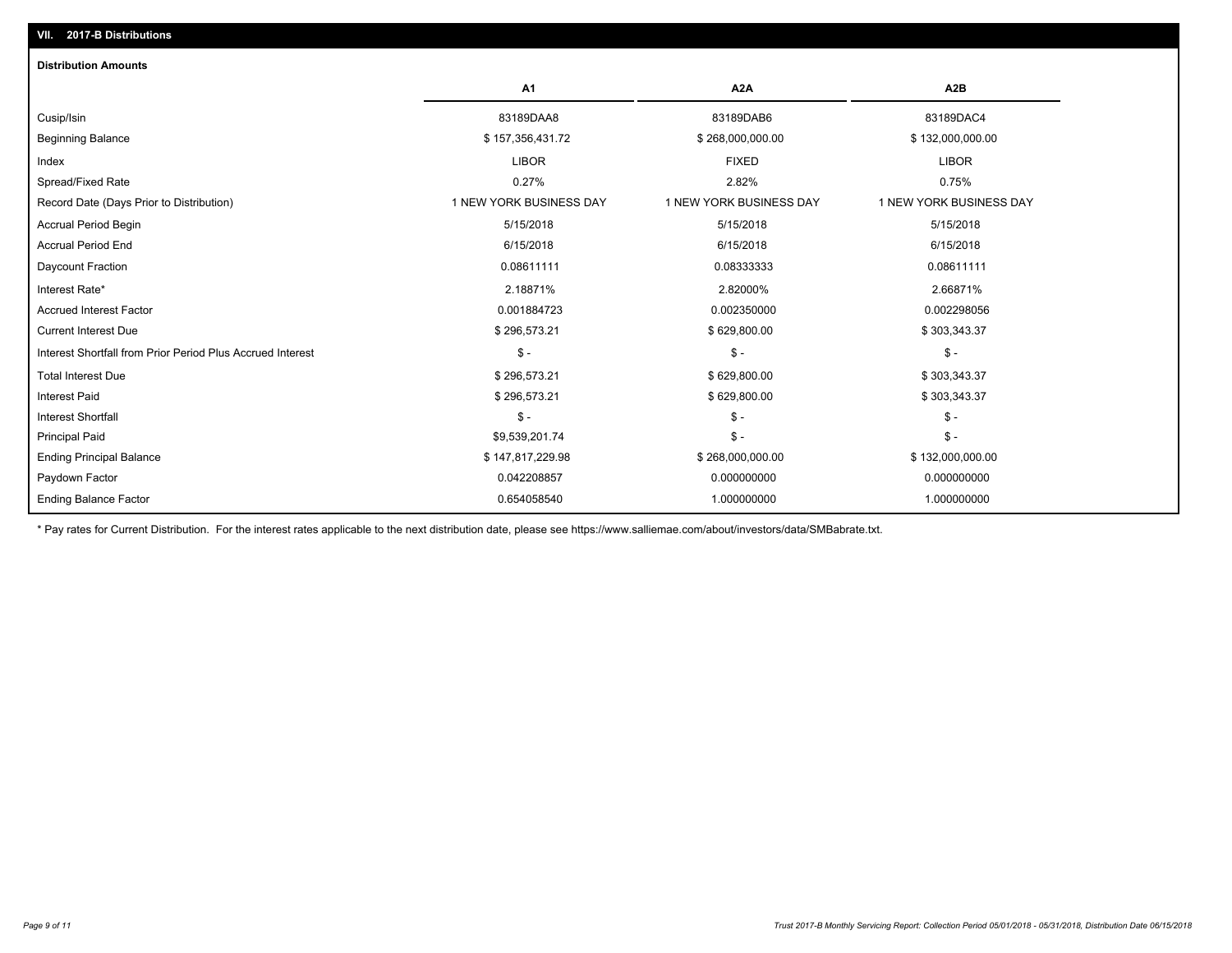| VII. 2017-B Distributions                                  |                         |
|------------------------------------------------------------|-------------------------|
| <b>Distribution Amounts</b>                                |                         |
|                                                            | в                       |
| Cusip/Isin                                                 | 83189DAD2               |
| <b>Beginning Balance</b>                                   | \$50,000,000.00         |
| Index                                                      | <b>FIXED</b>            |
| Spread/Fixed Rate                                          | 3.50%                   |
| Record Date (Days Prior to Distribution)                   | 1 NEW YORK BUSINESS DAY |
| Accrual Period Begin                                       | 5/15/2018               |
| <b>Accrual Period End</b>                                  | 6/15/2018               |
| Daycount Fraction                                          | 0.08333333              |
| Interest Rate*                                             | 3.50000%                |
| <b>Accrued Interest Factor</b>                             | 0.002916667             |
| <b>Current Interest Due</b>                                | \$145,833.33            |
| Interest Shortfall from Prior Period Plus Accrued Interest | $\mathsf{\$}$ -         |
| <b>Total Interest Due</b>                                  | \$145,833.33            |
| <b>Interest Paid</b>                                       | \$145,833.33            |
| <b>Interest Shortfall</b>                                  | $\mathsf{\$}$ -         |
| <b>Principal Paid</b>                                      | $\mathbb{S}$ -          |
| <b>Ending Principal Balance</b>                            | \$50,000,000.00         |
| Paydown Factor                                             | 0.000000000             |
| Ending Balance Factor                                      | 1.000000000             |

\* Pay rates for Current Distribution. For the interest rates applicable to the next distribution date, please see https://www.salliemae.com/about/investors/data/SMBabrate.txt.